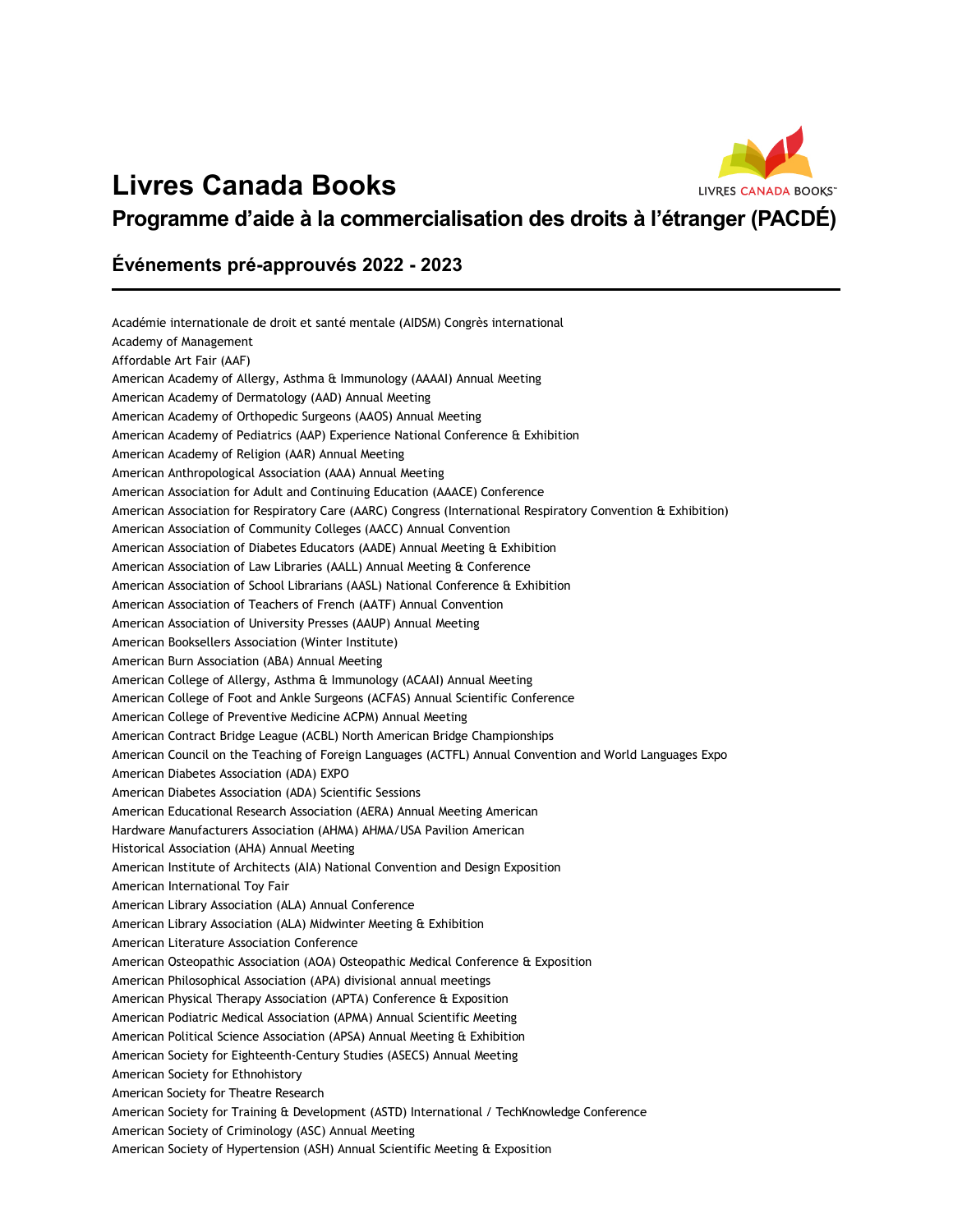American Society of International Law (ASIL) Annual Meeting American Sociological Association (ASA) Annual Meeting American Urological Association (AUA) Annual Meeting Annual Clinical Symposium on Advances in Skin & Wound Care Arizona State Music Teachers Association (ASMTA) Conference Art Educators of New Jersey (AENJ) Conference Art Libraries Society of North America (ARLIS/NA) Annual Conference Art Paris Art Fair Association for Canadian Studies in German-Speaking Countries (GKS) Annual Conference Association for Canadian Studies in the United States (ACSUS) Biennial Conference Association for Career and Technical Education (ACTE) CareerTech VISION Association for Core Texts and Courses (ACTC) Annual Conference Association for Supervision and Curriculum Development (ASCD) Annual Conference & Exhibit Show Association of Educational Publishers (AEP) Content in Context Conference Association of Partners for Public Lands (APPL) Convention & Trade Show Association of International Schools in Africa Association of Writers & Writing Programs (AWP) Annual Conference & Bookfair Australian Booksellers Association Conference & Trade Exhibition Baker & Taylor Vendor Summit Meeting Berkshire Conference on the History of Women Biennale de l'Illustration de Bratislava (BIB) Biennale de Venise Biennale internationale du livre de Rio de Janeiro Bioneers Conference Birdwatch America Expo BookExpo America Books and Publishing Knowledge Community International Conference on Books and Publishing Bouchercon World Mystery Convention & Trade Show Brisbane Writers Festival British Association for Canadian Studies Annual Conference British Women Writers Conference Brooklyn Book Festival California Art Education Association (CAEA) Annual State Conference California Association for Bilingual Education (CABE) Annual Conference California Council for Adult Education State Conference California Language Teachers Association Annual Conference California Library Association (CLA) Conference California Mathematics Council (CMC) Central Conference California Reading Association (CRA) Professional Development Institute Canon Law Society of America (CSLA) Convention Central and Eastern European Schools Association (CEESA) Conference Central States Conference on the Teaching of Foreign Languages (CSCTFL) Conference Certiport PATHWAYS Global Partner Summit (GPS) Chain Drug Marketing Association (CDMA) Annual Trade Expo Charleston Conference Chicago Alternative Comics Expo (CAKE) Chicago Flower and Garden Show Chicago International Remainder & Overstock Book Exposition (CIROBE) Chicago Printer Row Lit Fest Christian Booksellers Association of Australia (CBAA) Convention Cities Alive Annual Green Roof & Wall Conference Colères du Présent, Salon du livre d'expression populaire et de critique sociale College Reading and Learning Association (CRLA) Conference Colorado Art Education Association (CAEA) Conference Comex Exposium Salon Mondial du Tourisme (Paris) Comic-Con International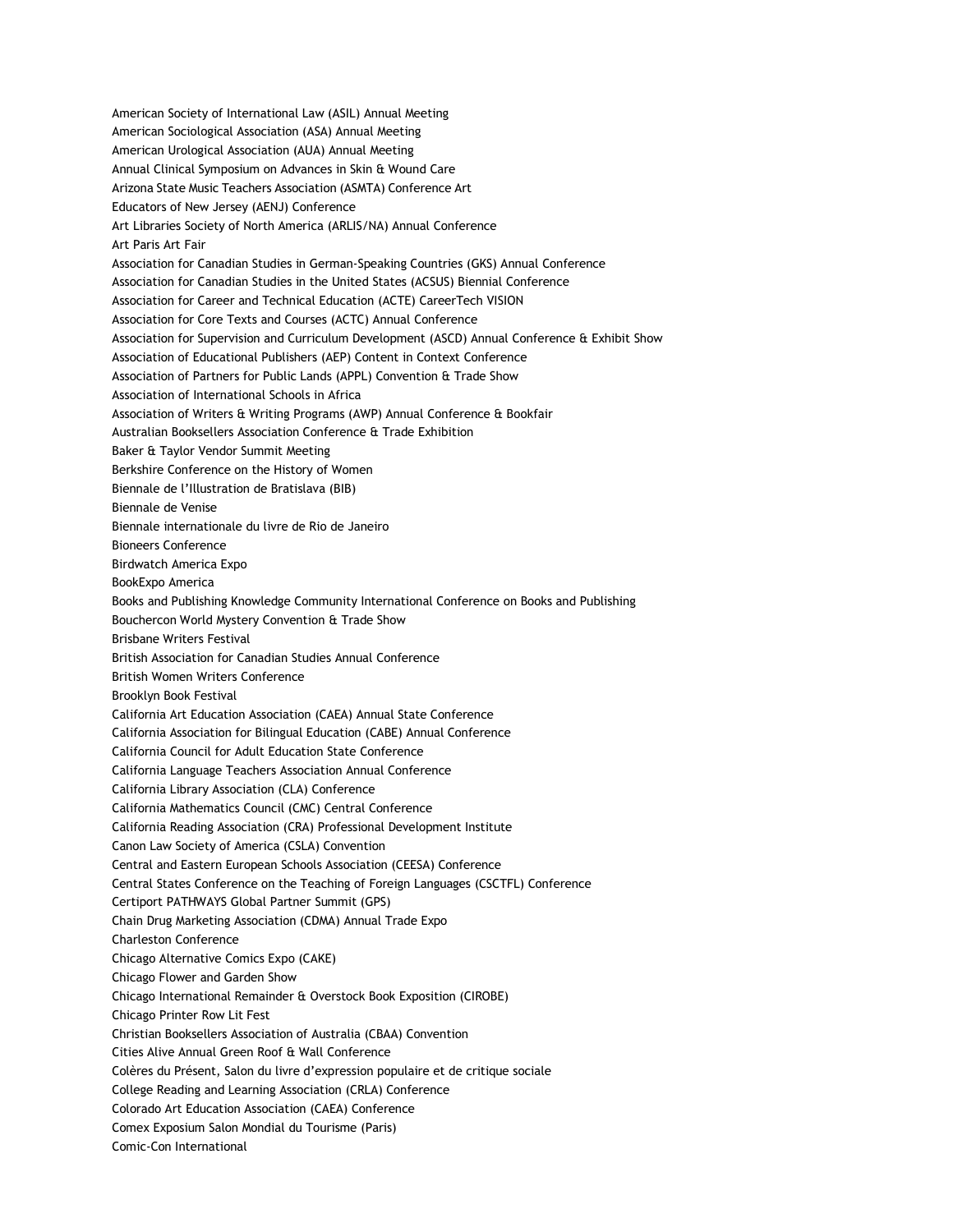Comic-Con International Alternative Press Expo Comic-Con International WonderCon Commission on Adult Basic Education (COABE) Conference Commonwealth Lawyers Association (CLA) Commonwealth Law Conference ComptTIA Annual Member Meeting Conference for the Advancement of Mathematics Teaching (CAMT) Conference Conference on College Composition and Communication (CCCC) Convention Congrès de l'Association des bibliothécaires de France Congrès international des recherches féministes francophones Congrès Mondial de Linguistique Française (biennale) Conservatoire contemporain de Littérature Orale (CLiO) Council for Exceptional Children (CEC) Conference & Expo Crocmilivre Salon du livre jeunesse Dijon Denver Merchandise Mart Tradeshow Diabetes UK Professional Conference Digital Book World Conference Digital Publishing Innovation Summit Distance Teaching & Learning dOCUMENTA Exhibition East Asia Regional Council of Schools (EARCOS) Annual Conference East London Comics and Arts Festival ECRM Market-Gate Education Educatec-Educatice (Paris) Educational Book & Media Association (EDMA) Annual conference Entertainment Software Association (ESA) E3 Expo Escale du Livre (Bordeaux) Été du Livre (Metz) Étonnants Voyageurs - Festival international du livre et du film European Council of International Schools (ECIS) Annual Conference European Film Market (EFM) Exhibition Feria internacional del Libro de Mineria Feria Internacional del Libro en Guatemala Festival de la Parole Poétique (Moëlan-Sur-Mer) Festival du Conte du Château d'Oléron Festival du Conte en Uzège Festival du livre culinaire (Paris) Festival du Livre de Paris Festival du livre et de la presse d'écologie (Paris) Festival EPOS Festival international de la Bande Dessinée (Angoulême) Festival international du livre d'Édimbourg Festival international du livre de Prague Festival international du livre et de la littérature BuchBasel Fête du livre de Saint-Étienne Florida Music Educators Association (FMEA) Conference Florida State Music Teachers Association (FSMTA) Conference Foire du livre d'Anvers Foire du livre d'Helsinki Foire du livre de Belgrade Foire du livre de Brive Foire du livre de Bruxelles Foire du livre de Buenos Aires Foire du livre de Calcutta Foire du livre de Francfort Foire du livre de Göteborg Foire du livre de Leipzig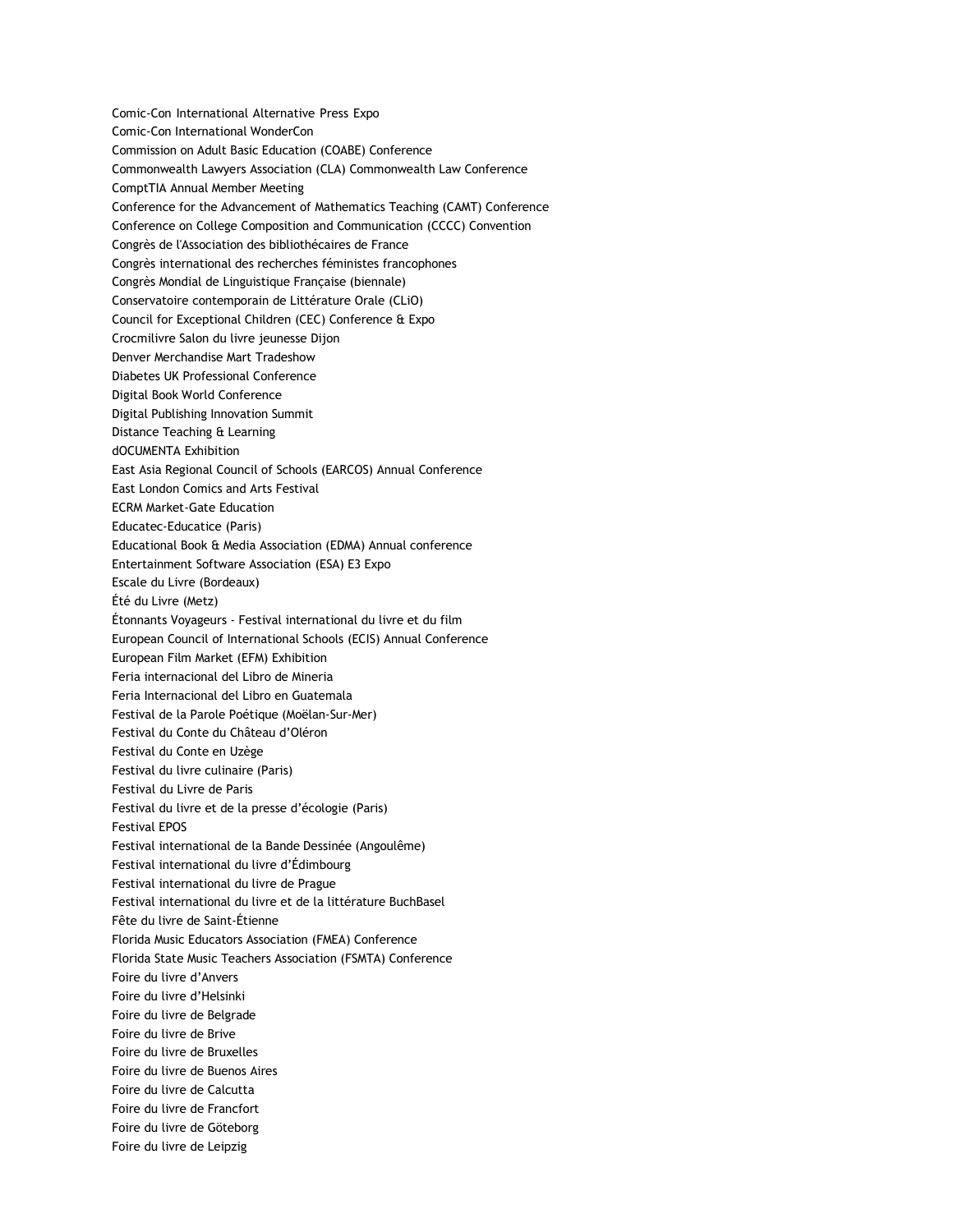Foire du livre de León (FeNaL) Foire du livre de Londres Foire du livre de Vilnius / Foire du livre de la Baltique Foire du livre du Cap Foire du livre jeunesse de Bologne Foire internationale du livre d'Abu Dhabi Foire internationale du livre de Bogota Foire internationale du livre de Beijing Foire internationale du livre de Dakar Foire internationale du livre de Guadalajara Foire internationale du livre de Jérusalem Foire internationale du livre jeunesse de Shanghai Foire internationale du livre de La Havane Foire internationale du livre de Moscou Foire internationale du livre de Séoul Foire internationale du livre de Sharjah Foire internationale du livre de Taipei (TIBE) Foire internationale du livre de Tokyo Foire internationale du livre de Tunis Foire internationale du livre de Varsovie Foire internationale du livre du Caire Foire internationale du livre du Palais des Mines (FILPM) Frances Clark Centre for Keyboard Pedagogy National Conference (NCKP) FutureBook Conference Future of Education Technology (FETC) Conference German Studies Association Conference Global Exchange and Green America Green Festival Great Lakes Independent Booksellers Association (GLIBA) Green Building Council Greenbuild International Conference and Expo Heartland Fall Forum History of Science Society (HSS) Annual Meeting Hong Kong Toys & Games Fair Humanities Montana Festival of the Book Humanities Tennessee Southern Festival of Books Inter American Press Association (IAPA) Midyear Meeting International Association of Law Libraries (IALL) Annual Conference International Association of Culinary Professionals International Board on Books for Young People (IBBY) Congress International Conference on Thinking Annual Conference International Congress on Medieval Studies International Digital Publishing Forum (IDPF) Book Conference International Food Bloggers Conference International French Travel Market (IFTM) Top Resa International Home and Housewares Show International Literacy Association Annual Convention International New Age Trade Show West (INATS West) International News Media Association (INMA) World Congress International Physical Literacy Conference International Society for Technology in Education (ISTE) Annual Conference and Exposition International Studies Association (ISA) Annual Convention Inuit Studies Conference ITB Asia - The Trade Show for the Asian Travel Market ITB Berlin Convention Language Show Live (Londres) Law Society Association Conference League for Innovation in the Community College Innovations Conference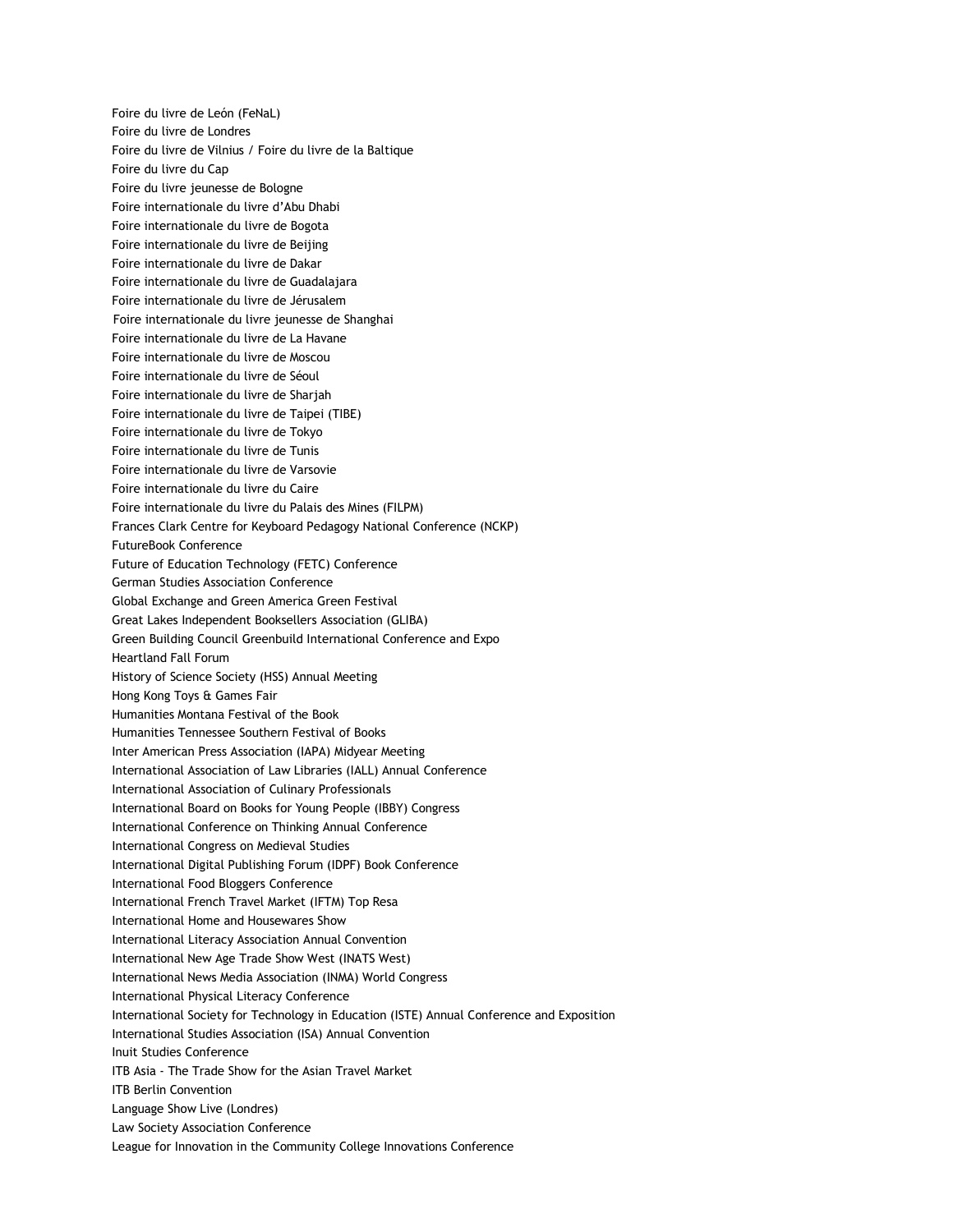Left Forum Conference Liber Salon international du livre (Barcelone et Madrid) Licensing Expo Livres en Folie (Haïti) Louisiana Foreign Language Teacher's Association Conference Marché de la poésie de Namur (Wallonie) Marché de la poésie de Paris Marché de la poésie de Rochefort sur Loire Maryland Association for Adult & Continuing Education Conference Medieval Academy of America Annual Meeting Miami Book Fair International Michigan Art Education Association (MAEA) Annual Conference Microsoft World Partner Conference Mid America Horticultural Trade Show (Mid Am) Midwest Independent Booksellers Association (MIBA) Heartland Fall Forum Midwest Modern Language Association Annual Convention Midwest Renewable Energy Association (MREA) Energy Fair Minneapolis Home & Garden Show Minnesota Environmental Partnership Living Green Expo Modern Language Association (MLA) Annual Convention Modernist Studies Association (MSA) Conference Mother Earth News Fair Mountains and Plains Independent Booksellers Association (MPIBA) Trade Show Museum of Comic and Cartoon Art, Art Festival (MoCCA) Museum Store Association (MSA) Conference & Expo Music Teachers National Association (MTNA) National Conference Music Teachers' Association of California (MTAC) Annual Convention Musicora, le Salon de la musique classique National Alternative Education Association (NAEA) Annual Conference National Art Education Association (NAEA) Convention National Association for Bilingual Education (NABE) Annual Conference National Association for Interpretation (NAI) Conference National Association for the Education of Young Children National Association of Elementary School Principals (NAESP) Annual Conference National Association of Hispanic Publications (NAHP) Annual Conference National Association of Music Merchants (NAMM) Trade show National Association of Orthopaedic Nurses (NAON) Congress National Association of Orthopedic Technologists (NAOT) Meeting-Symposium National Bioneers Conference National Book Network Sales Conference National Business Education Association (NBEA) Annual Convention National Coalition for Aviation & Space Education (NCASE) National Conferences National Community Pharmacists Association (NCPA) Annual Convention National Council for the Social Studies (NCSS) Annual Conference National Council of Teachers of English (NCTE) Annual Convention National Council of Teachers of Mathematics (NCTM) Annual Conference National Guild for Community Arts Education Conference and Arts Education Expo National Head Start Association (NHSA) Annual Conference National National School Equipment Association (NSSEA) Ed Expo National School Supply and Equipment Association (NSSEA) School Equipment Show National Science Teachers Association (NSTA) Annual Conference National Space Society (NSS) Annual Conference National Stationary Show National Women's Studies Association (NWSA) Annual Conference Native American and Indigenous Studies Association (NAISA) Annual Meeting Natural Products Expo East Annual Exhibition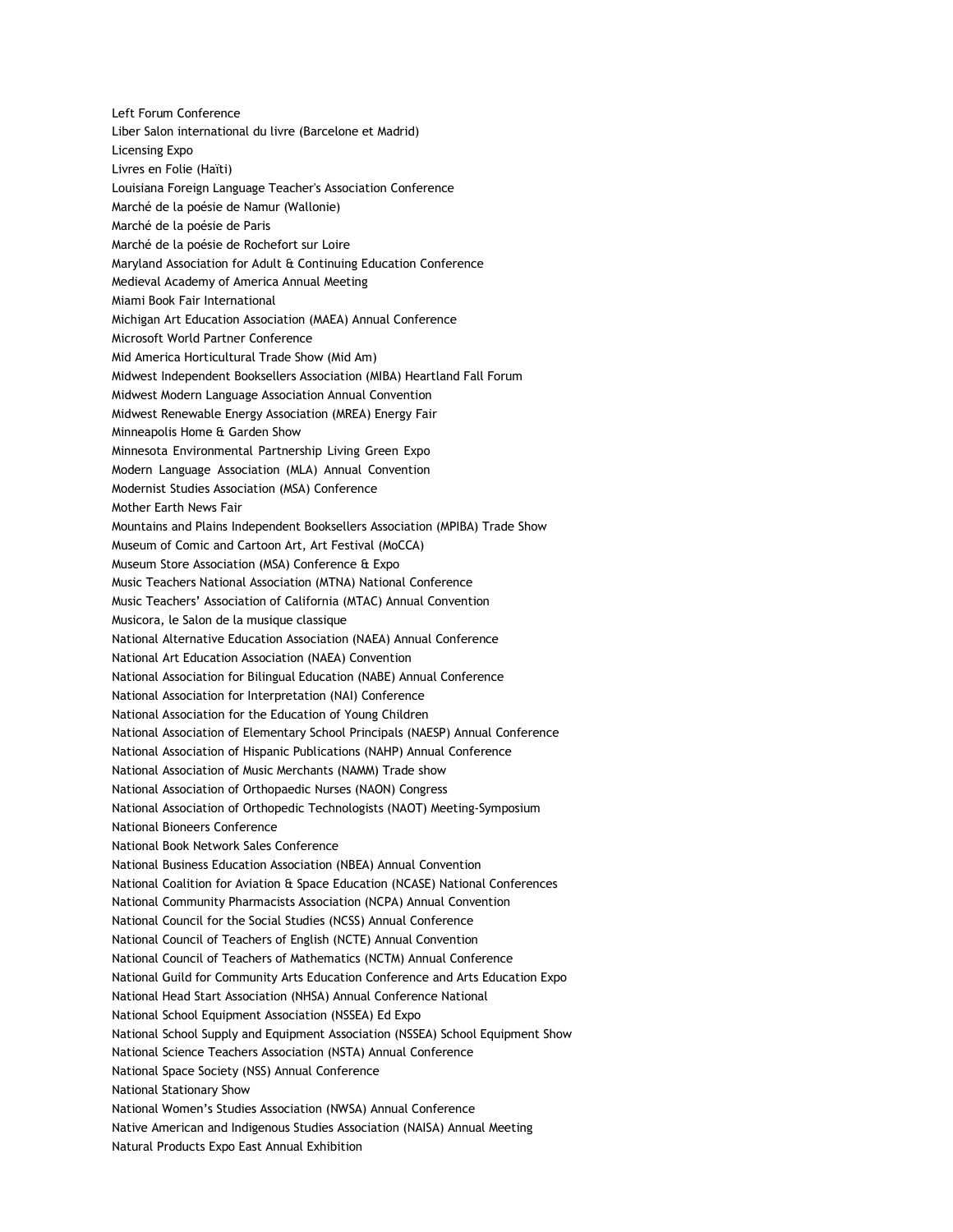Natural Products Expo West Annual Exhibition Near South East Asia (NESA) Council of Overseas Schools Conferences and Institutes New Atlantic Independent Booksellers Association (NAIBA) Annual Conference New England Grows Exhibition/Trade Show New England Independent Booksellers Association (NEIBA) Annual Conference New England Reading Association (NERA) Annual Conference New York Art Book Fair Annual Exhibition New York International Gift Fair Annual Trade show New York Rights Fair New York State Art Teachers Association (NYSAT) Annual Conference North American Association for Environmental Education (NAAEE) Annual Conference North American Society for the Sociology of Sport (NASSS) Annual Conference North American Society for the Study of Romanticism (NASSR) Annual Conference North Dakota State University (NDSU) Northern Great Plains History Conference Northeast Conference on the Teaching of Foreign Languages (NECTFL) Annual Conference Northern California Independent Booksellers Association (NCBIA) Tradeshow Northwest Bookfest Ohio Association for Career and Technology Ohio (ACTE) Connections to Education Conference Ohio Music Teachers Association (OMTA) Annual Conference Ohio Nursery and Landscape Association (ONLA) CENTS (Central Environmental Nursery Trade Show) Marketplace Oklahoma Music Teachers Association Annual Conference Outdoor Retailer Winter/Summer Market Tradeshow Pacific Northwest Booksellers Association (PNBA) Fall Trade Show Pacific Northwest Labor History Association (PNLHA) Annual Labor History Conference Pacific Northwest Library Association (PNLA) Annual Conference Pacific Coast Builders Conference (PCBC) Homebuilding Tradeshow Pop Culture Association of the South Printemps du livre de Grenoble Public Library Association (PLA) Conference (biennial) Publishers Association of the West (PubWest) Conference Puls'Art Le Mans Manifestation internationale d'Art contemporain Quais du Polar Readercon Annual Conference Reading Recovery Council of North America (RRCNA) Annual Conference Religious Book Trade Exhibit (RBTE) Tradeshow Renaissance Society of America (RSA) Annual Conference Rencontres du Prix ROBERVAL (Compiègne) Rendez-vous de l'histoire (Blois) Retail Print Music Dealers Association (RPMDA) Annual Convention Rocky Mountain Antiquarian Booksellers Association (RMABA) Book and Paper Fair Rocky Mountain Modern Language Association (RMMLA) Convention Salon de la bande dessinée au cœur de Paris Salon du jouet de Nuremberg Salon du livre arabe de Beyrouth Salon du livre d'Istanbul Salon du livre du Mans Salon du livre et de la presse jeunesse Seine-Saint-Denis Salon du livre francophone de Beyrouth Salon du livre gourmand de Périgueux Salon du livre Non/Fiction (Moscou) Salon du Polar (Montigny-lès-Cormeilles, France) Salon Européen de l'Éducation Salon International de l'édition et du livre de Casablanca (SIEL) Salon international de la Poésie en Pays de George Sand Salon international du livre d'Abidjan Salon international du livre d'Alger (SILA)